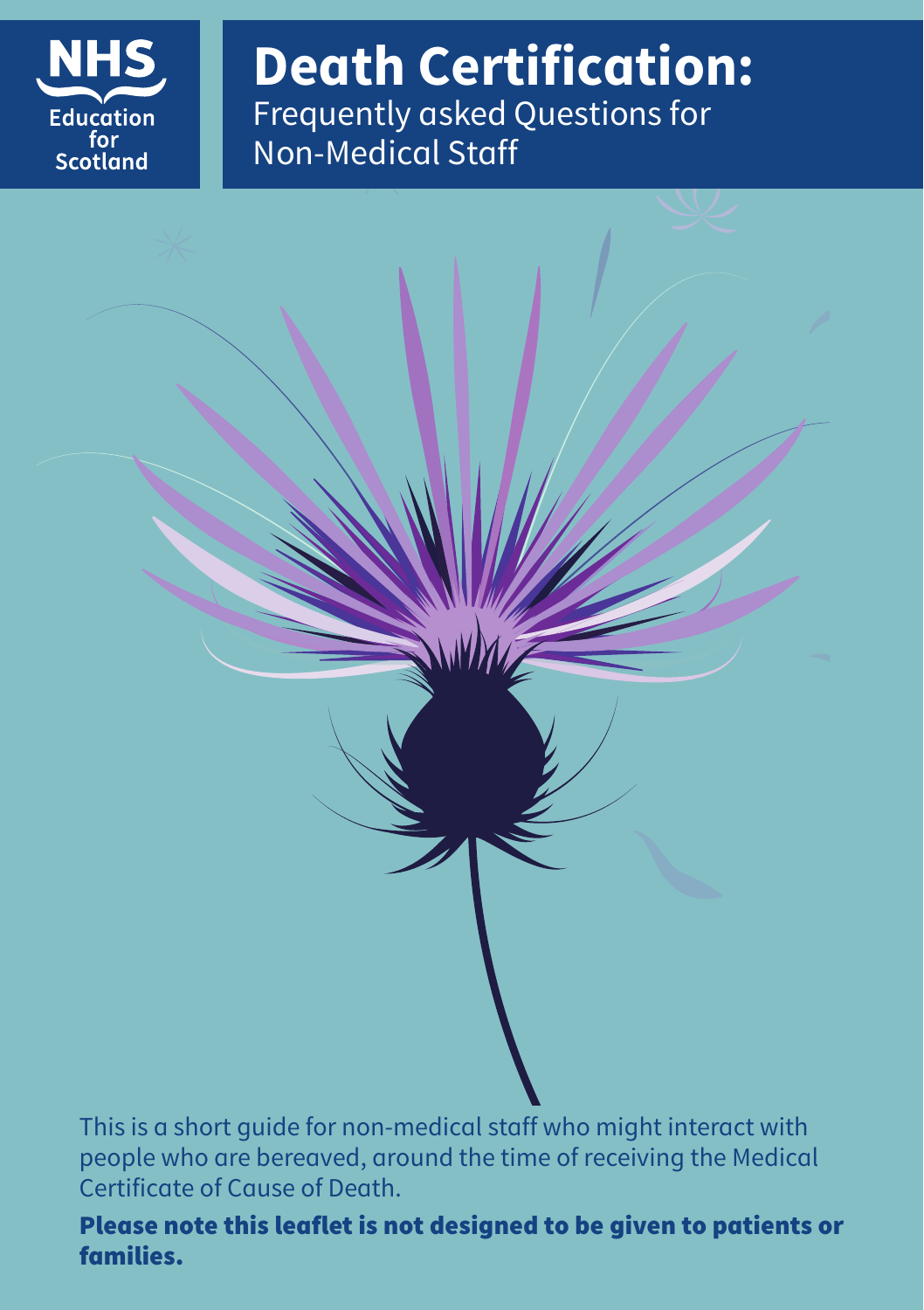

### **TERMINOLOGY**

**When a person dies the first thing that happens is confirmation, then certification and finally registration of death.**

**Confirmation (previously verification) of death** is when a suitably qualified healthcare professional confirms that the person has died.

**Certification of death** is when a doctor writes a Medical Certificate of Cause of Death (MCCD). This includes the details of the deceased with the time, date, place and cause(s) of the death. It is a legal document that provides evidence that a person has died and states the cause(s) of death.

**Registration of death** is when the information on the MCCD, along with other information is entered on the national register of deaths.

The Death Certification Review Service (DCRS) carries out reviews of MCCDs. The DCRS is a team of medical reviewers who are all experienced and trained doctors.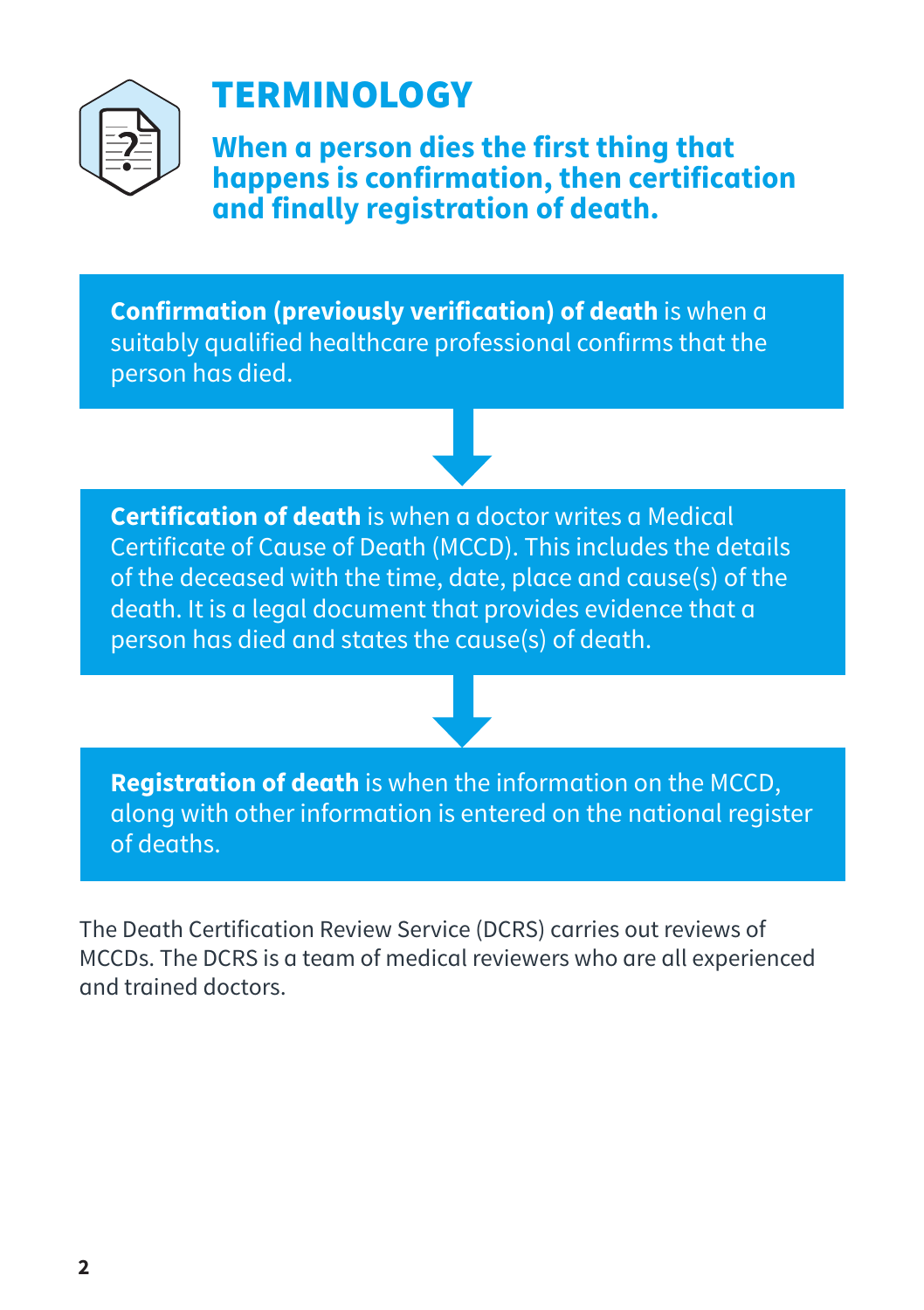## THE MEDICAL CERTIFICATE OF CAUSE OF DEATH (MCCD)



### Who can complete the MCCD?

A doctor should complete the MCCD to the best of their knowledge and belief.

### What status has the MCCD as a legal document?

The MCCD provides a permanent legal record of a death which allows the family to register the death. It cannot be used as evidence for banks or to settle an estate.

### Who receives it (what if there are no family members)?

The named next of kin or person(s) acting on behalf of the deceased should receive the MCCD. Where there are no such people, then the bereavement coordinator/lead within your Health Board may be able to provide further information or contact the National Ultimus Haeres Unit direct (0300 020 4196 or 0141 420 8804) who will discuss the process with you.

### Who should discuss the content of the MCCD with the person who is bereaved?

It is important that the content of the MCCD is discussed and this should preferably be done by a doctor. If the family are asked to collect the MCCD at a certain date and time, then the doctor issuing the MCCD should be available to meet with them to answer any questions.

### When can the Funeral Director move the body?

In the community the funeral director should be contacted once death has been confirmed. In hospital, where possible, wait until the MCCD is complete and ready for collection. The body should not be moved from the place of death if there is police or procurator fiscal involvement without their permission.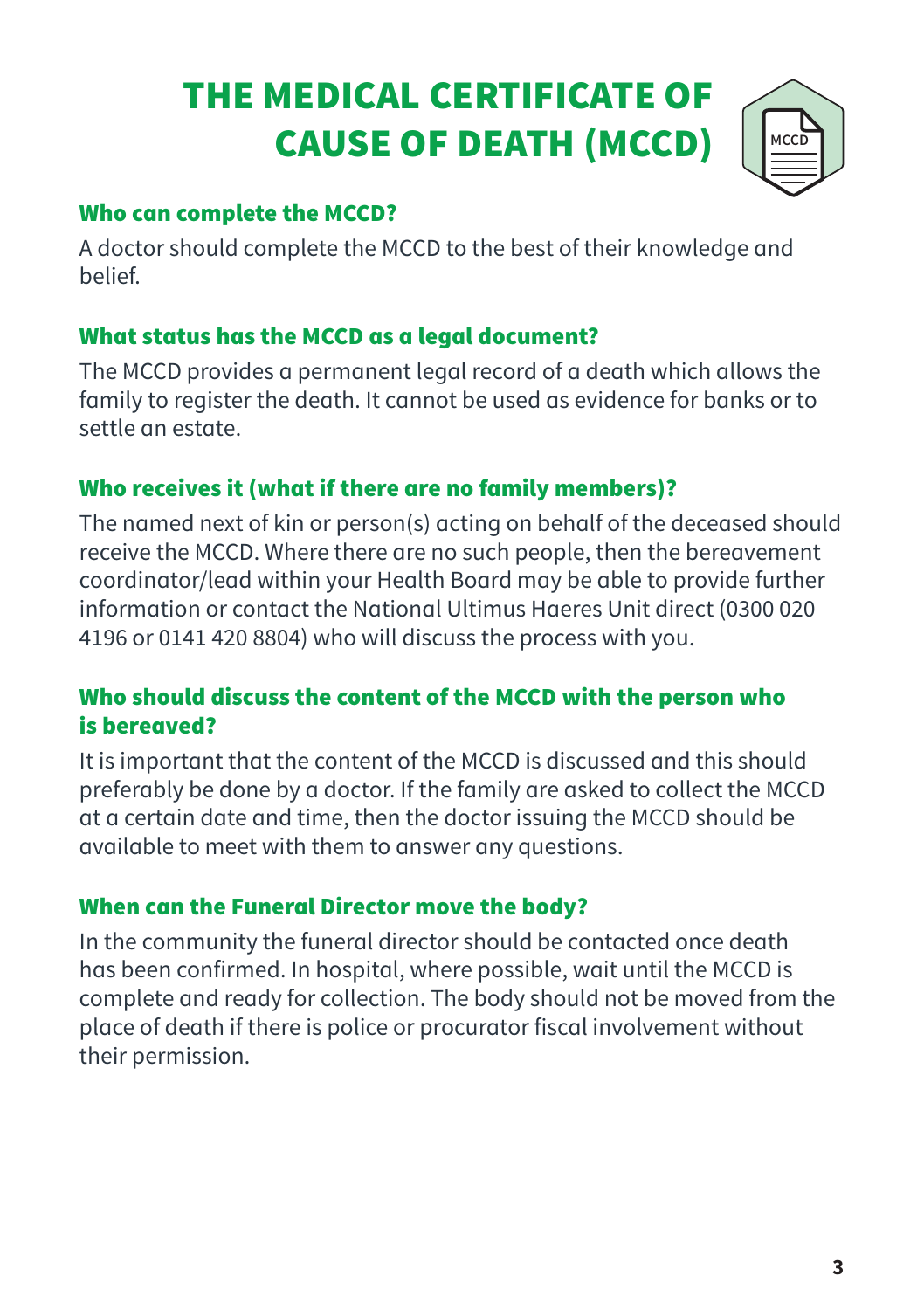

## THE MCCD REVIEW PROCESS

### Why are MCCDs reviewed?

The DCRS reviews a random sample of MCCDs, to check their quality and accuracy, and improve the way that information about deaths is recorded in Scotland.

### What happens if the MCCD is selected for review?

There are two main types of review. For Level 1 reviews the medical reviewer will check the MCCD and speak to the certifying doctor. This should take one working day. There are also a smaller number of Level 2 reviews where the medical reviewer will check relevant medical records before speaking to the doctor. This can take up to three working days.

### Are all MCCDs reviewed?

About one in eight MCCDs are randomly selected for review by the DCRS. This means that around 6,000 MCCDs are reviewed out of the approximately 55,000 MCCDs (deaths) that occur in Scotland each year.

### If not selected, can individuals request a review of a particular MCCD?

If someone has questions about the content of the MCCD then the certifying doctor should be contacted. An interested person review assesses the accuracy of the information on the certificate and not the quality of care provided to the person who has died.

### What if the Procurator Fiscal is involved?

Deaths that are reported to the procurator fiscal are not reviewed by the DCRS.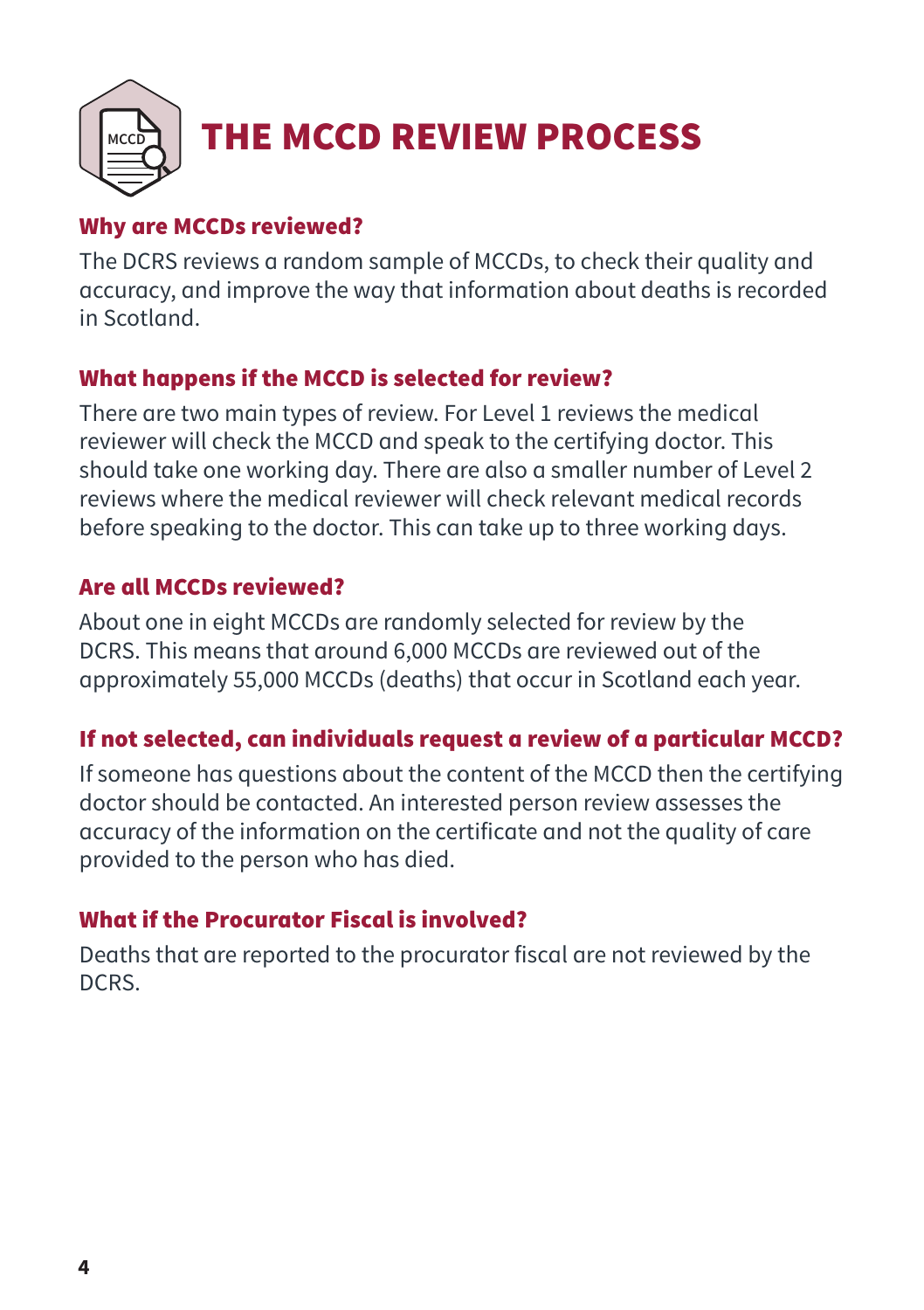# THE DEATH REGISTRATION PROCESS

### What is it?

A death must be registered within eight days in any office of the Registrar of Births, Deaths and Marriages in Scotland. Most operate an appointment system.

### Do all deaths in Scotland have to be registered?

All deaths that happen in Scotland must be registered regardless of the cause, or manner, of death, even if the deceased did not live in Scotland.

There are different processes that parents will need to follow after a neonatal death or stillbirth. Seek specialist advice in these cases.

### Who can register a death?

A close relative or partner should normally register the death. An executor, or someone who was present at the death, or the occupier of the property where the person died can also do this. In the absence of any relative or nominated person, staff should follow local arrangements.

### What information will be needed?

A death cannot be registered without the MCCD. It is helpful (but not essential) if those registering a death also take:

- the deceased person's birth and marriage, or civil partnership certificates,
- the deceased person's NHS medical card,
- any documents about a state pension or any social security benefits the deceased received.

### What documents will the Registrar provide?

Following registration of a death, the Registrar will provide:

- a Certificate of Registration of Death (form 14) which should be given to the Funeral Director,
- a green social security registration or Notification of Death Certificate (form 334/S1) – which is needed if the person who died received a state pension or any social security benefits,
- a shortened version of the Death Certificate (copies of the full Death Certificate can be purchased as some organisations may ask for this).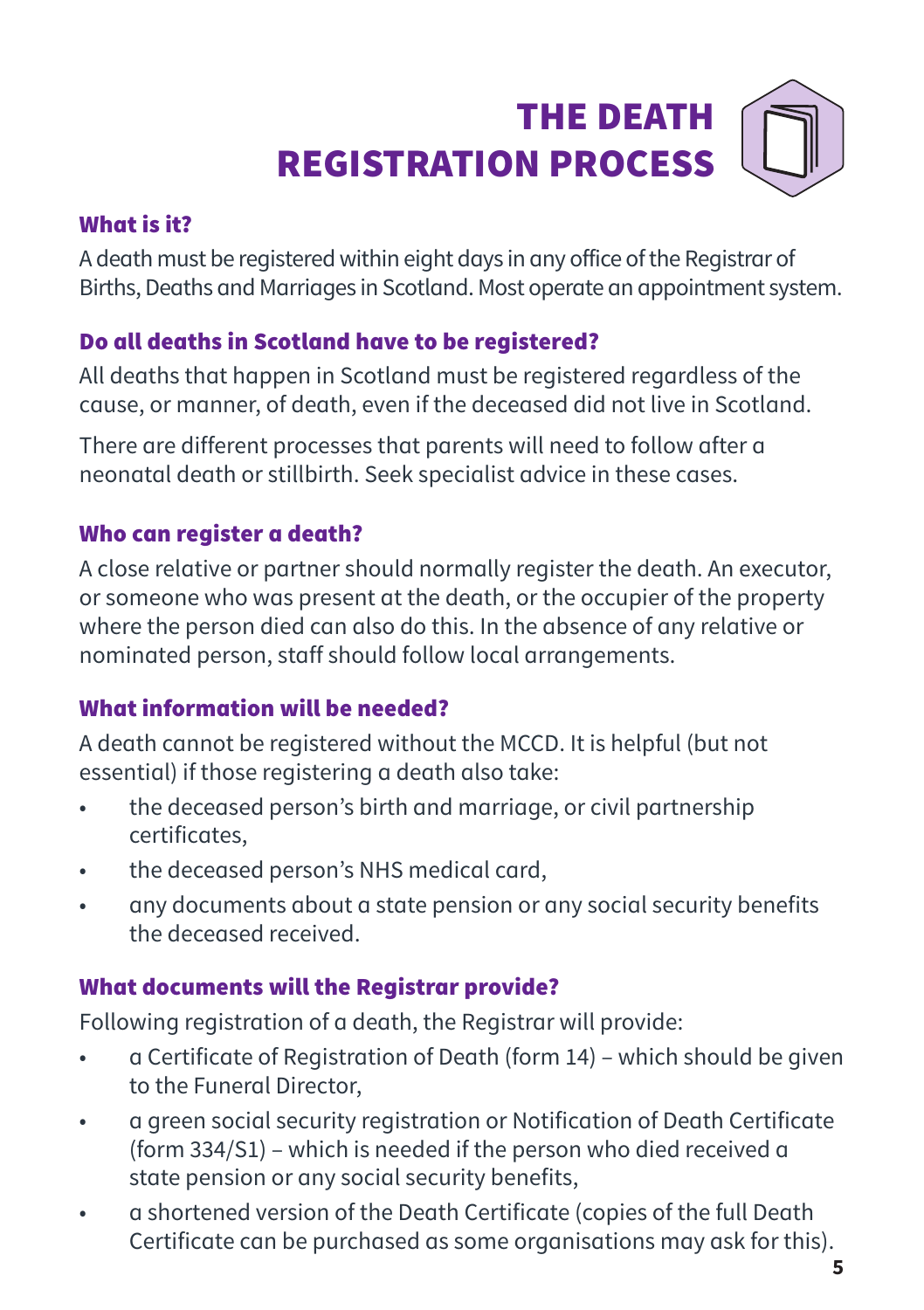

### When can funeral arrangements be started?

Funeral arrangements can be made whilst the review is happening, but the funeral cannot take place until the review is finished and the Certificate of Registration of Death (Form 14) has been issued.

### What happens if a burial or cremation must take place within a short timescale following death?

An application for 'advance registration' will be considered in special circumstances, such as:

- religious/cultural (such as faith requirements to bury a person's body quickly),
- compassionate (where delays would cause significant and unnecessary distress),
- practical/administrative (for example, family have travelled from abroad to attend the funeral).

The Registrar can help with application at the time of registering the death.

### What if the death was abroad but the funeral will be in Scotland?

Deaths outside of the UK must be registered according to the regulations of the country where the death occurred. Approval to bury or cremate someone in Scotland who has died abroad must be given by DCRS.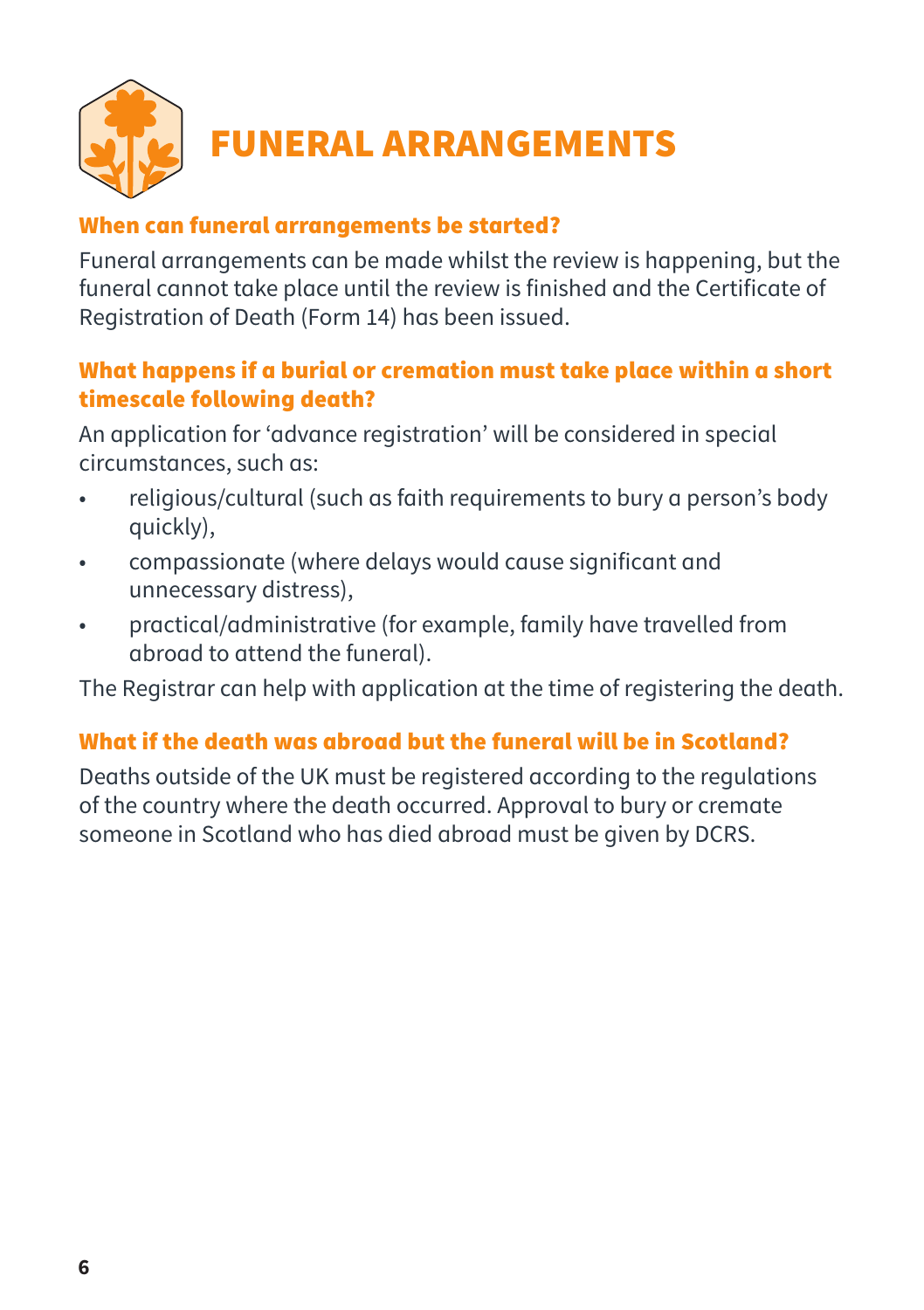



### How can I access support if I feel I am struggling?

Being part of a team who is caring for people who are dying or those who are bereaved may be upsetting and stressful for staff.

It is important that managers allow appropriate training and support for their staff and that teams help each other. Allowing time for reflective practice can be valuable.



Staff may find coping with situations related to death and dying at work particularly challenging if they have recently been personally bereaved. A flexible and sensitive approach should be adopted.

Information regarding where support is available should be made known to staff e.g.

- occupational health,
- staff counselling services,
- spiritual care teams.